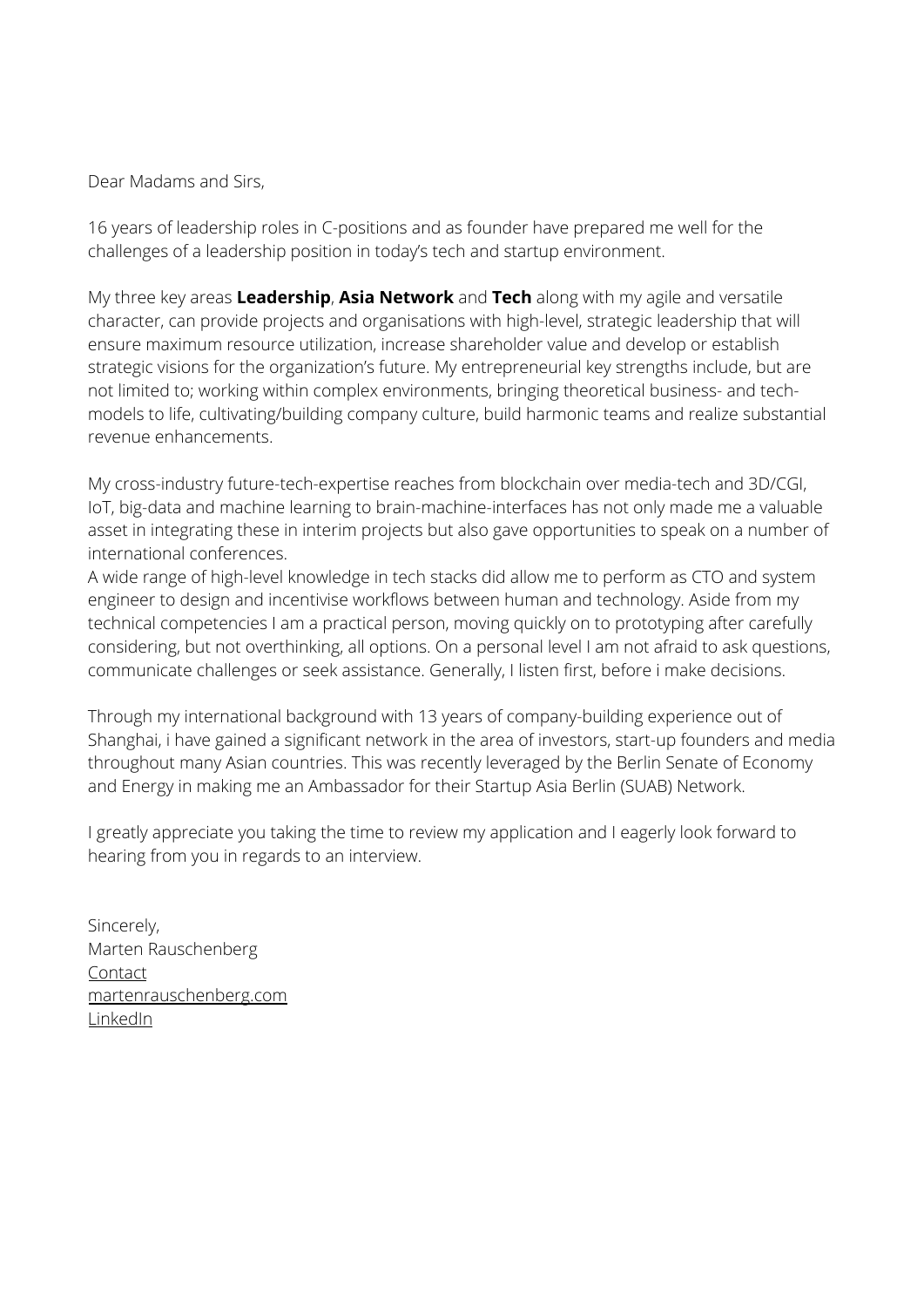

Marten Rauschenberg Consultant CEO / CTO Interim Manager

Digital Transformation

[martenrauschenberg.com](https://martenrauschenberg.com/projectmanagement.html) **[LinkedIn](https://www.linkedin.com/in/martenrauschenberg/) [Contact](https://martenrauschenberg.com/contact.html)** Berlin

### **Languages:**

- Native German
- C<sub>2</sub> English
- B2 Mandarin

### **Tech:**

- System Engineering
- **•** Low-Coding
- Rapid Digital
- Prototyping ● Data Mining
- HTML/CSS/
- PHP/JS/RegEx

Tech-driven entrepreneur passionate to create companies and value focused workflows.

## **Core assets:**

- 15 years leadership experience as GM, CEO and CTO in SME and Start-ups
- Business- and Tech- experiences in all major tech areas like IoT/I4.0, big data, SaaS, blockchain, 3D-rendering, VR/AR/MR and machine learning
- 8 years experience as low-coding system architect and rapid prototyping
- Valuable business network throughout Asia from being 13 years based out of Shanghai

### **Deployment areas:**

- Implementation of digital business models within non-digital organizations
- Setup of digital lab's, incubators or startup relations within industry and non-startup companies
- Implementation of future visions for tech, business models, products and organizations
- Build Germany offices for Asian companies
- Support Asia-specific ventures within western companies
- Temporary CEO / CTO Positions

### **Leadership:**

- Executive Leadership
- Development of digital business models
- HR / Team building / Team healthiness
- Application of lean startup models
- Cultivating/building company culture
- MVP Development
- maximize resource utilization
- establish strategic visions

### **Asia Network:**

- Investors, Founders, Startup Ecosystem Builders throughout Korea, China, South-East Asia and Berlin
- Ambassador for Startup Asia Berlin (SUAB) Berlin Senate Department for Economics, Energy and Public Enterprises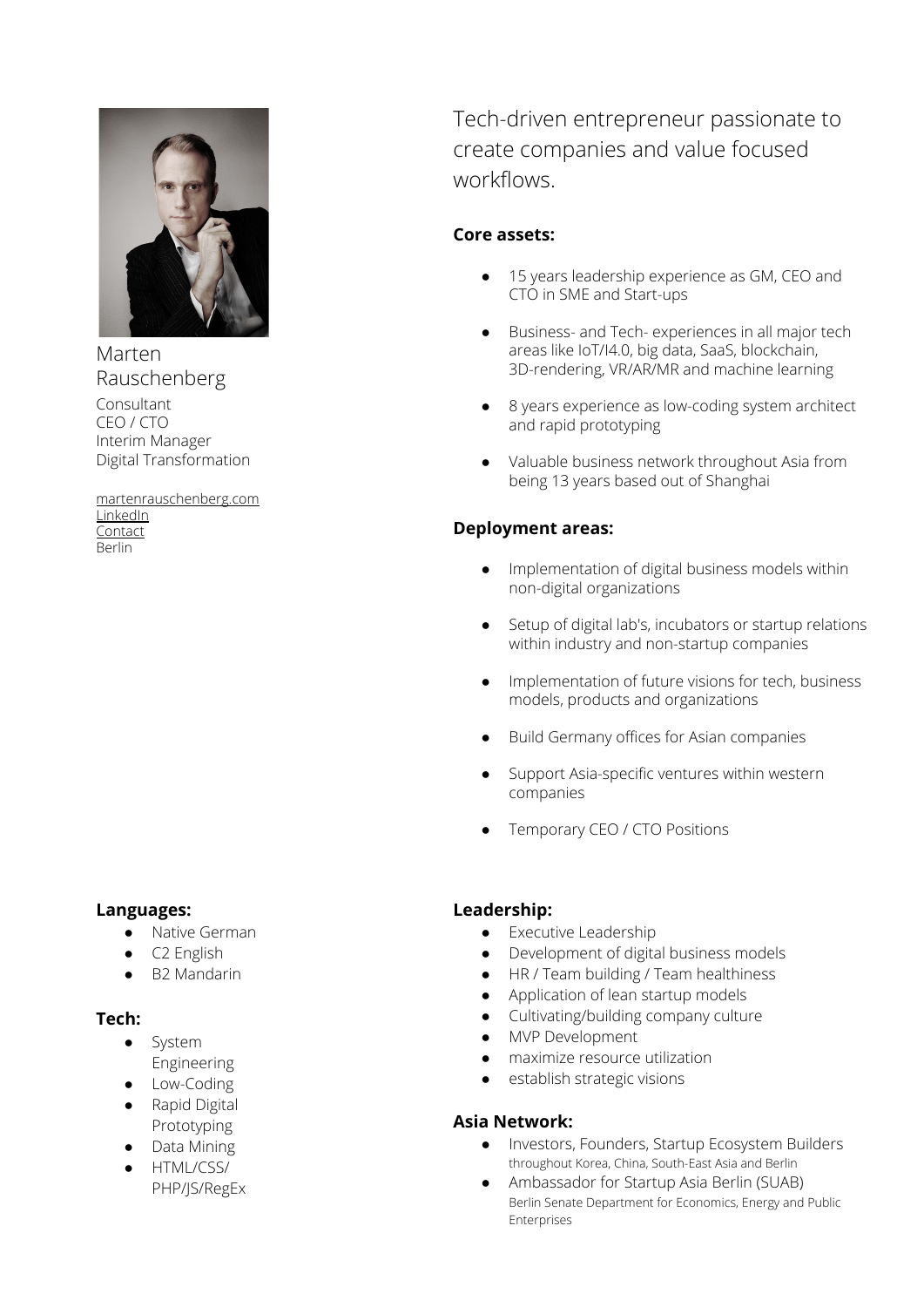# **Positions & Projects**

| shitcoingraveyard<br><b>CTO</b><br>Berlin, GER<br>Sept 2018 - Dec 2019                         | Startup Shitcoingraveyard<br>is a community driven<br>rating engine for crypto<br>currency assets built on a<br>mix of data-analytics and<br>decentralized expert<br>rating.                                    | Responsibilities:<br>leading dev-team<br>designed all rating engines incl stakeholder<br>$\bullet$<br>incentivization modelling of decentralized approach<br>designed prediction market mechanics<br>$\bullet$<br>designed and implemented customized CMS including<br>$\bullet$<br>publishing workflow and API-integrations<br>designed cloud-based data-analytics and data-mining<br>$\bullet$<br>engineered and implemented all internal structure<br>$\bullet$<br>(ERP-system)<br>sourced and onboarded core-partnerships to Korea<br>$\bullet$<br>through personal Asia network                                                                                                    |
|------------------------------------------------------------------------------------------------|-----------------------------------------------------------------------------------------------------------------------------------------------------------------------------------------------------------------|-----------------------------------------------------------------------------------------------------------------------------------------------------------------------------------------------------------------------------------------------------------------------------------------------------------------------------------------------------------------------------------------------------------------------------------------------------------------------------------------------------------------------------------------------------------------------------------------------------------------------------------------------------------------------------------------|
| Startup Asia Berlin<br>Ambassador<br>Berlin, GER<br>March 2018 - present                       | <b>SUAB (Startup Asia Berlin)</b><br>is an initiative by the<br>Senate Department for<br>Economics, Energy and<br>Public Enterprises to<br>connect the Berlin<br>Start-up Ecosystem to<br>counterparts in Asia. | As SUAB Ambassador Marten consults and promotes SUAB and<br>gets in frequent contact with governmental partners, investors,<br>start-ups and ecosystem-builders throughout China, Korea, Japan,<br>Indonesia, Singapore, India, Thailand, Hong Kong, Philippines,<br>Vietnam, Malaysia and Berlin.<br>Responsibilities:<br>consult on tech-related issues<br>$\bullet$<br>consult on future-tech<br>٠<br>plan and co-organize the Asia-Pacific Week<br>٠<br>connect through professional network                                                                                                                                                                                        |
| BlockRate.org<br>Researcher &<br>Protocol Architect<br>Berlin, GER<br>January 2018 - July 2018 | Project BlockRate<br>resulted in a research<br>white-paper that<br>describes a decentralized<br>rating market designed as<br>smart contracts on the<br>blockchain to rate<br>cryptocurrencies through<br>a DAO. | Responsibilities:<br>design decentralized governance<br>design rating engine<br>٠<br>design stakeholder incentivization<br>$\bullet$<br>writing of actual paper<br>$\bullet$                                                                                                                                                                                                                                                                                                                                                                                                                                                                                                            |
| SOOOM<br>Founder &<br>System Architect<br>Berlin, GER<br>July 2016 - Dec 2019                  | Sooom is a 3D-animation<br>production-house<br>servicing B2B industrial<br>clients from the US, China<br>and Europe with photo<br>realistic animations.                                                         | Responsibilities:<br>vision, strategy and executive leadership<br>leading of distributed project teams within 20+ countries<br>digitized business-logic and decreased overhead-cost<br>$\bullet$<br>towards competitors to less than 10%<br>built automations that increased productivity of project<br>$\bullet$<br>managers by 35%<br>design, low-coding, testing and implementation of the<br>$\bullet$<br>entire ERP-system using Podio, PHP and Globiflow<br>incorporation of Czech S.R.O. and a German branch<br>$\bullet$<br>Setup of international marketing network<br>٠<br>holder of 85% equity, currently board-member but not<br>$\bullet$<br>active in operations any more |
| Consulting<br>Adviser & Mentor<br>2016 - present                                               | Freelance Assignments<br>for companies in creative<br>industry, advertising and<br>blockchain with company<br>building, ideation and<br>workshops.                                                              | Some projects:<br>Colocation GmbH Bremen (Advertising Consultancy)<br>Concept M Research & Consulting GmbH (Ideation for<br>Novartis)<br>Delio Korea (Cryptocurrency Consulting)<br>$\bullet$<br>Berlin Senate Department for Economics, Energy and<br>$\bullet$<br>Public Enterprises (Tech Support, Startup Network, Event<br>Planning)<br>Mentor younger entrepreneurs and advise projects and<br>startups.                                                                                                                                                                                                                                                                          |